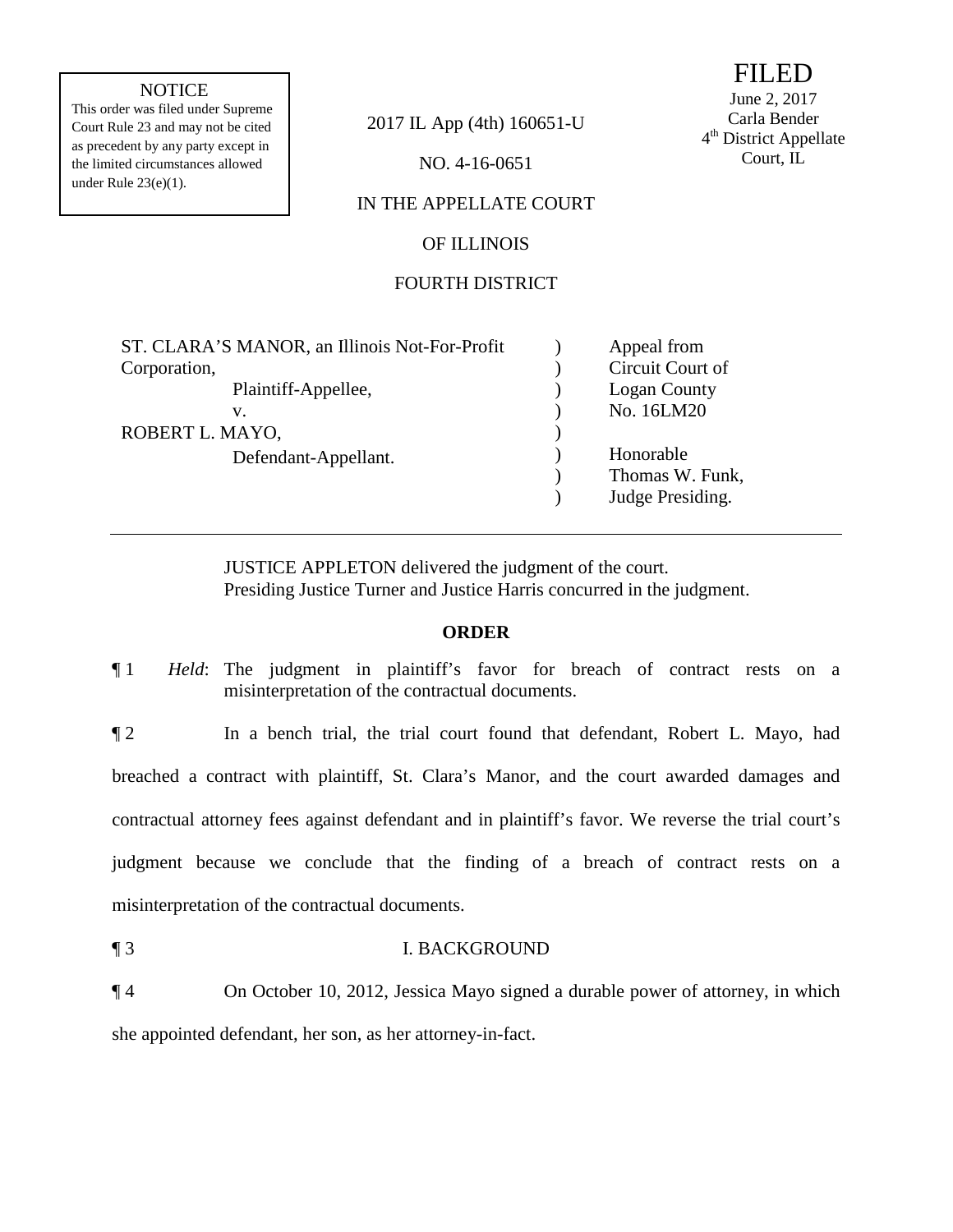¶ 5 On November 5, 2012, defendant applied on her behalf to the Illinois Department of Human Services (Department) for long-term care benefits under the Aid to the Aged, Blind, and Disabled program (305 ILCS 5/3-1 *et seq.* (West 2012)).

¶ 6 On November 30, 2012, while the application to the Department was pending, defendant entered into a contract with plaintiff, in which plaintiff agreed, for a basic daily rate, to allow Jessica Mayo to reside in its skilled nursing facility, St. Clara's Manor (nursing home), and to provide her nursing care. Although the contract is entitled "Contract Between Resident and St. Clara's Manor," Jessica Mayo herself never signed it. Instead, defendant signed it as the "Responsible Party."

 ¶ 7 The contract defines the "Responsible Party" as follows, and by agreeing to this contractual definition, defendant made some promises to plaintiff:

> of Resident's rates and charges. Failure to cause payment of fees and charges "C. RESPONSIBLE PARTY. Responsible Party is an individual who has control and/or access to the Resident's funds and/or assets. The Responsible Party who executes this contract agrees to act on the Resident's behalf, and agrees to cause payment of fees and charges incurred by or on Resident's behalf from Resident's funds, assets[,] or estate. The Responsible Party agrees to provide an accounting of the Resident's funds, assets[,] and estate upon request[,] including providing documentation to verify accounts. A Responsible Party who uses due care in executing his/her duties will not be held personally liable for the payment incurred by or on the Resident's behalf from the Resident's funds, assets[,] or estate shall constitute a failure to exercise due care and will subject the Responsible Party to personal liability for the charges incurred by the Resident.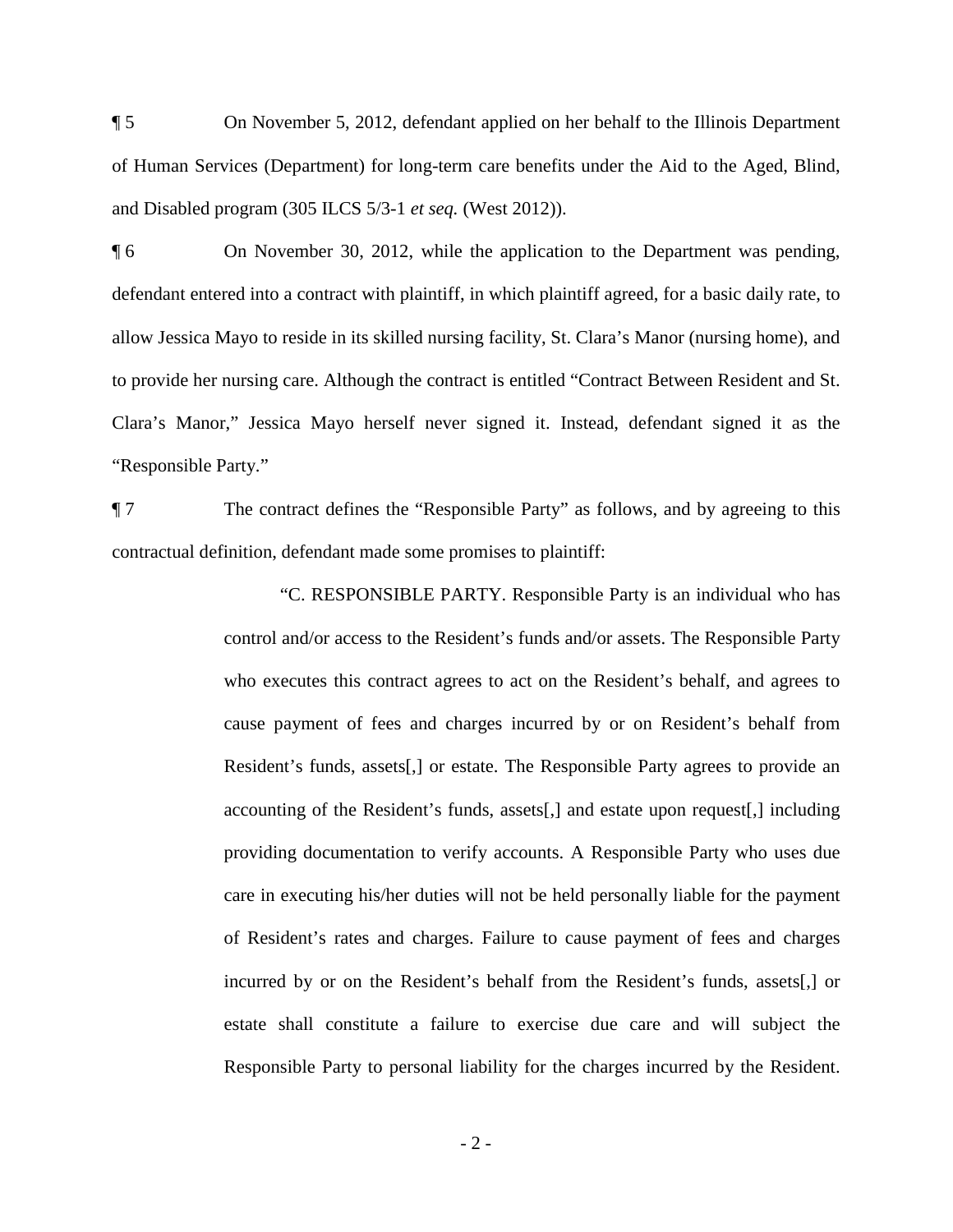The Responsible Party also agrees to act promptly and expeditiously to establish and maintain eligibility for Medicaid assistance, including but not limited to taking any and all necessary action to ensure that the Resident's assets are appropriately used and to maintain such assets within allowable limits for maintaining the Resident's eligibility."

¶ 8 In a paragraph bearing the heading "FEES FOR COLLECTING OUTSTANDING BILLS," "[t]he parties" further "agree[d] that [plaintiff was] entitled to all costs of collection of unpaid charges[,] including court costs and reasonable attorneys' fees."

 ¶ 9 At the same time defendant signed the "Contract Between Resident and St. Clara's Manor," he also signed, on the line labeled "Signature of Responsible Party," a separate document entitled "Medicaid & Medicaid Pending Residents/Responsible Parties [A]pplying for Medicaid (Public Aid Assistance)." This document provided, in part, as follows:

> "As the responsible party, it has been explained to me that it is my responsibility to apply for Public Aid (Medicaid) on behalf of the resident. This should be done immediately upon admission or several months prior to exhausting private pay funds. \*\*\*

\*\*\*

 any reason, the charges will be due to the facility based on private pay rates. I have been informed that if the resident is denied Medicaid benefits for Furthermore, if the denial is due to the lack of information submitted by myself, or improper asset transfer, it will also be considered a breach of Contract between Resident and Facility."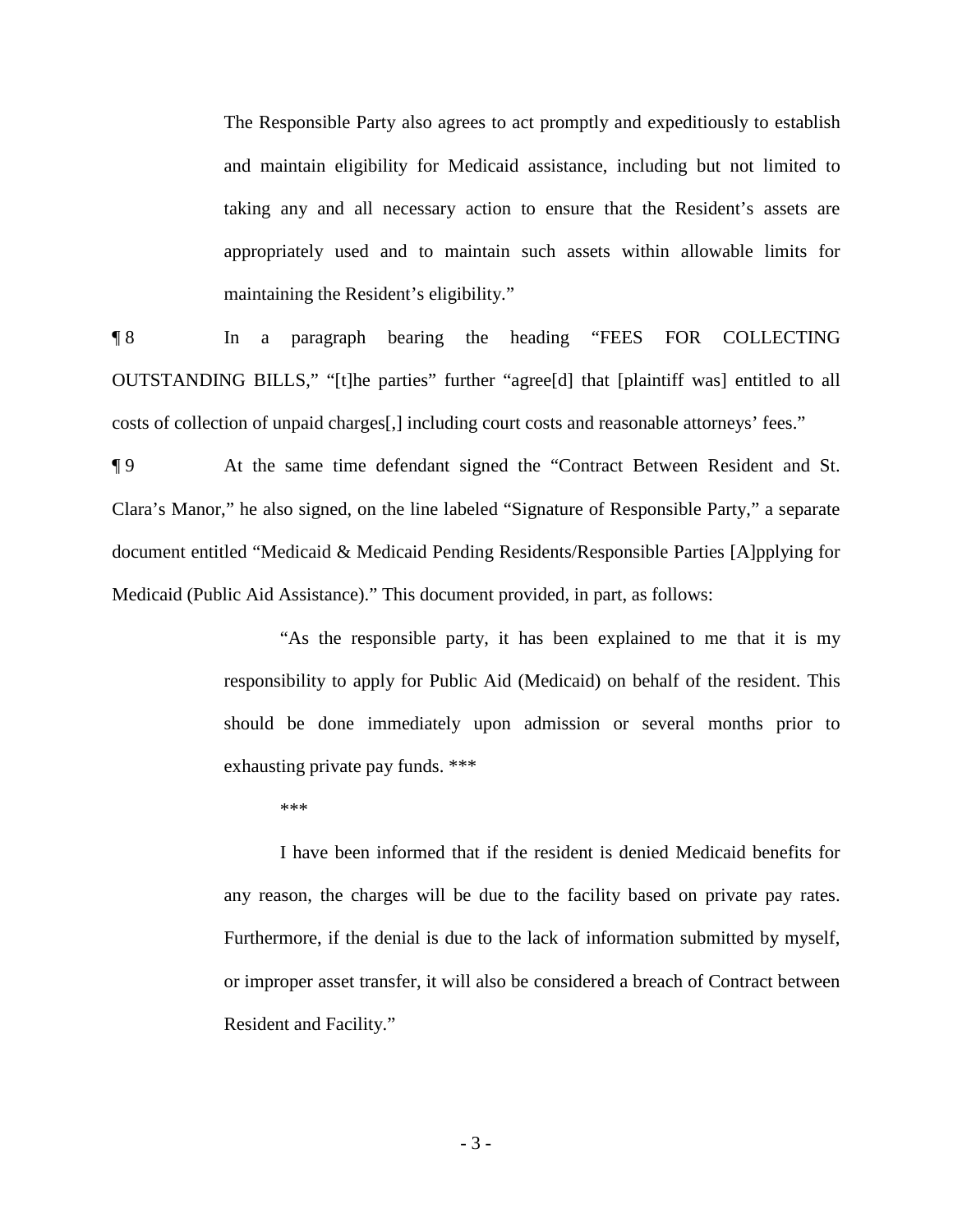¶ 10 Jessica Mayo resided in plaintiff's nursing home from November 30, 2012, until her death, on July 13, 2014.

 decision on her application for long-term care benefits (which defendant filed on her behalf before entering into the contract with plaintiff and before she moved into the nursing home). In Department decided this was a nonallowable transfer of assets. Also, the Department found that ¶ 11 During Jessica Mayo's residency in the nursing home, the Department made a reviewing Jessica Mayo's assets to determine if she qualified for long-term care benefits, the Department discovered she had made transfers to her other son, Gregory Mayo, and his wife for personal-care services they performed from approximately July 2011 to January 2012. The Jessica Mayo had countable income and assets, as shown in a computation sheet for October 2012. Specifically, she had \$1,525 per month from the "RAILROAD," cash on hand in the amount of \$6,894.51, and other assets worth \$3,379.15.

¶ 12 Consequently, on March 26, 2014, the Department approved the application for long-term care benefits, but the approval was subject to a spend-down in the amount of \$8,842 and a penalty period of October 1, 2012, to June 28, 2013. The spend-down was based on Jessica Mayo's available nonexempt assets and countable monthly income. The penalty period was based on her nonallowable transfers, for less than market value, totaling \$44,736.

¶ 13 On May 21, 2014, defendant filed an administrative appeal with the Department.

¶ 14 On July 20, 2014, while the administrative appeal was pending, defendant applied for a hardship waiver.

¶ 15 On October 1, 2014, the Department denied the application for a hardship waiver.

¶ 16 On March 18, 2015, in the administrative hearing, defendant amended the appeal so as to include the denial of the hardship waiver.

 $-4-$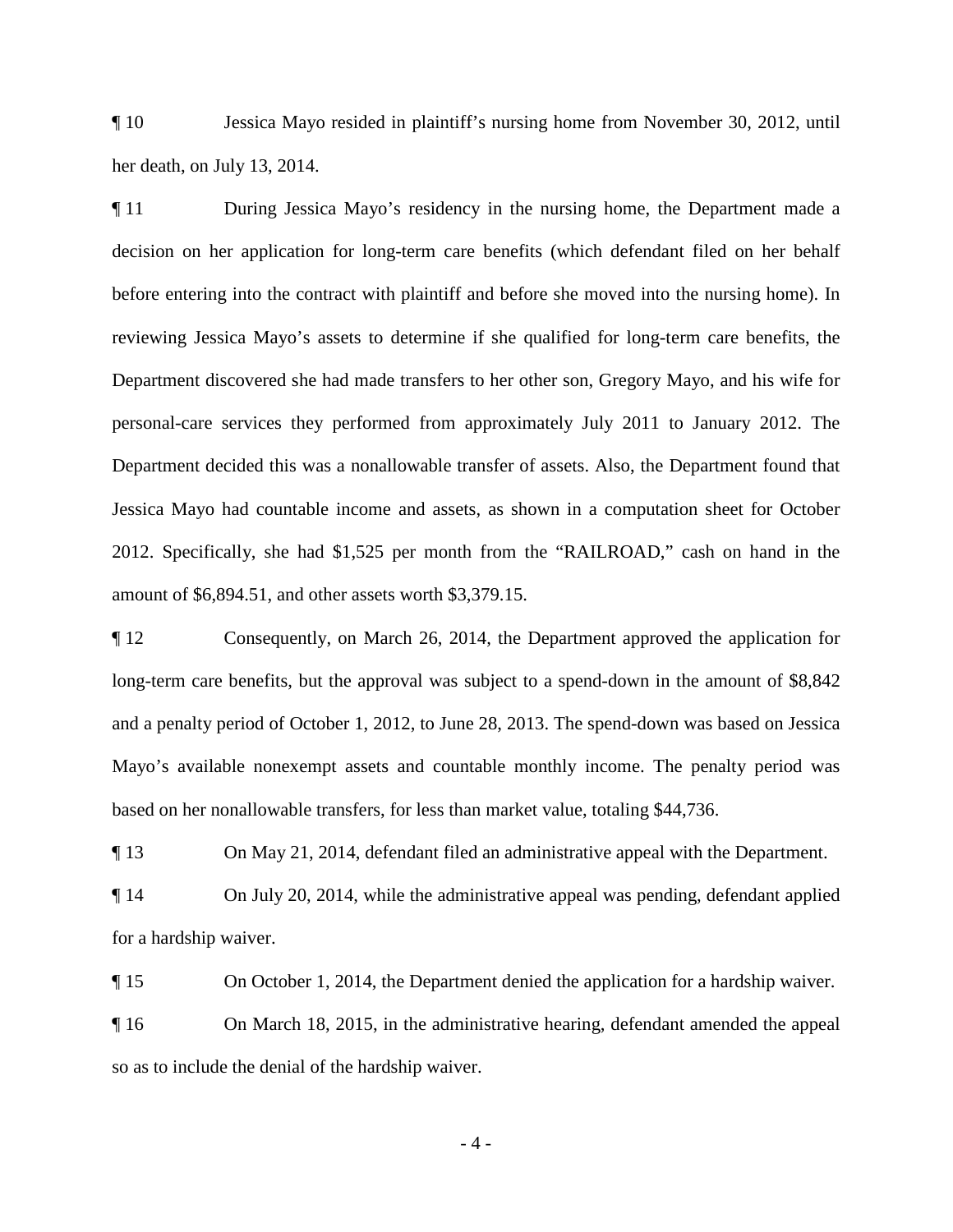¶ 17 Defendant testified in the administrative hearing. The Department summarized his testimony as follows (we quote from the Department's final administrative decision, which the trial court admitted in the bench trial as plaintiff's exhibit No. 6):

> write checks. The October 2012 transfer was made to an individual who was helping [Jessica Mayo] with personal business and running errands." "[Defendant] testified that [Jessica Mayo] lived alone prior to entering into a long[-]term care facility. He testified that, in July 2011, [she] began paying her son and daughter-in-law for personal care services which she required to live in her home safely. These services discontinued in January 2012. [Defendant] testified he could only assume the transfers made by [Jessica Mayo] in April, June[,] and October 2012 were for living expenses. [Defendant] testified the April and June transfers were cash withdrawals because [Jessica Mayo] could no longer

 ¶ 18 The Department's attorney testified, in the administrative hearing, that the deceased, no longer met the criteria for a hardship waiver (we continue to reference plaintiff's exhibit No. 6). To have granted her a hardship waiver, the Department's attorney explained, the Department would have had to find that denying a hardship waiver would have endangered her was granted. But defendant applied for the hardship waiver a week after Jessica Mayo died. Department had denied the application for a hardship waiver because Jessica Mayo, being health or life by depriving her of medical care, food, clothing, shelter, or other necessities. Because of those criteria, Jessica Mayo would have had to be alive at the time a hardship waiver

¶ 19 On March 26, 2014, after the administrative hearing, the Department issued a final administrative decision, in which it upheld (1) the award of long-term care benefits, subject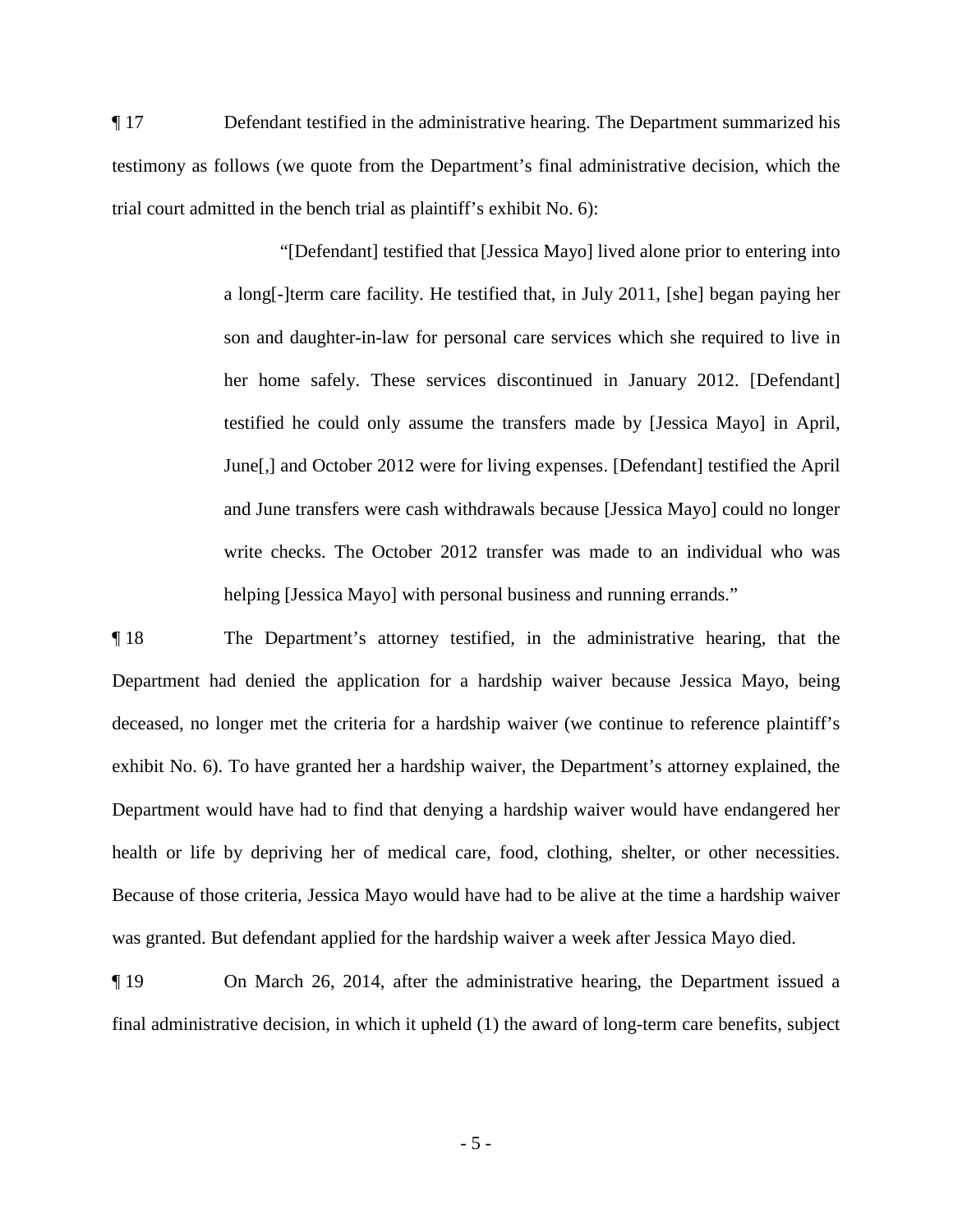to a spend-down of \$8,842; (2) the penalty period of October 29, 2012, to June 28, 2013, for the payment of long-term care services; and (3) the denial of a hardship waiver.

 ¶ 20 As a result of this decision by the Department, plaintiff never received all the Medicaid payments it expected in return for the nursing-home services it had provided to Jessica Mayo. To be precise, Jessica Mayo owed plaintiff \$26,414.31.

¶ 21 On January 26, 2016, plaintiff filed a complaint against defendant for the \$26,414.31 plus attorney fees, costs, and interest. Plaintiff alleged:

> "6. Under the Contract, [defendant], as a responsible party and party to the contract, agreed to cause payment of the fees and charges incurred by or on the resident's behalf to be made from the resident's funds, assets[,] or estate.

> 7. Under the Contract, failure of the responsible party to cause payment of fees and charges incurred by or on the resident's behalf from the resident's funds, assets[,] or estate shall constitute a failure to exercise due care and will subject the responsible party to personal liability for the charges incurred by the resident.

> the decedent's funds, assets[,] or estate or, to the extent the Resident does not 8. [Defendant] breached said Contract in that he failed to exercise due care by not paying the fees and charges incurred by or on the decedent's behalf from possess sufficient funds, assets[,] or estate to satisfy the obligation, then the defendant/responsible party is contractually committed to pursue Public Aid; and, therefore, is personally liable for the charges incurred by the decedent pursuant to the Contract."

¶ 22 On June 2, 2016, after denying defendant's motion for summary judgment, the trial court held a bench trial. The court heard testimony and received exhibits in evidence,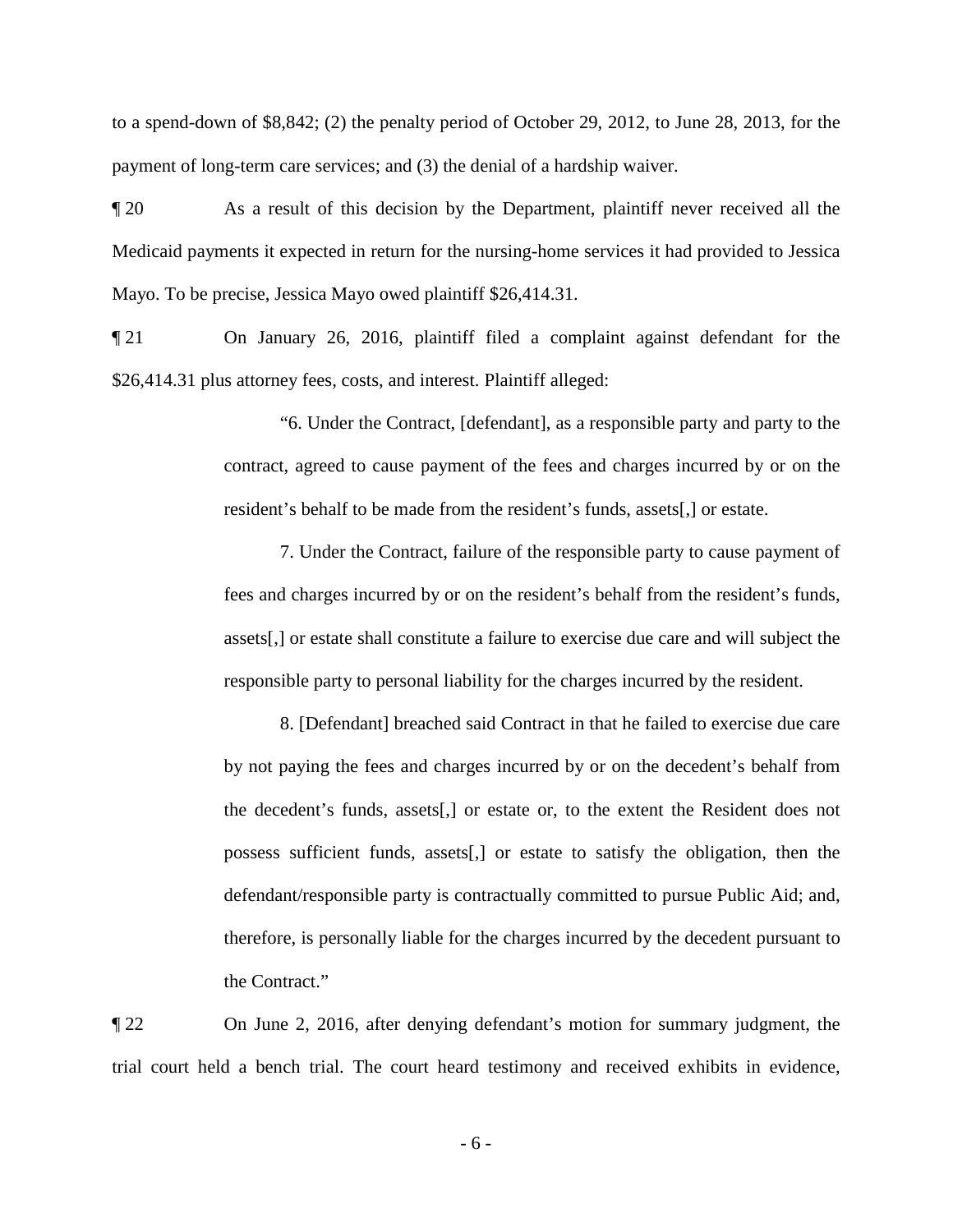one of the topics on which defendant testified was the money he and Gregory Mayo had received including plaintiff's exhibit No. 6 and the contractual documents we have described. The trial took two days. The first day of the trial is transcribed. The second day, July 14, 2016, is summarized in a bystander's report certified by the court. According to the bystander's report, from Jessica Mayo before he, defendant, entered into the contract with plaintiff:

> totaling \$44,736.00. He testified most of the disallowed transfers occurred at least a year before he signed the [power-of-attorney] contract [*sic*] and St. Clara's and should have been allowed with the hardship waiver. He stated he received some money from [Jessica Mayo] prior to November 1, 2011, but his brother him to have their downstairs remodeled to make it handicap accessible." "28. Defendant testified that [the Department] disallowed asset transfers contract. He didn't know where some of that money went, but according to the Department's statement[,] most of it was transferred before November 1, 2011, Greg received a lot more because he and his wife were caring for her. She asked

 $\P$  23 On August 16, 2016, the trial court issued a memorandum of decision, in which the court entered a judgment in plaintiff's favor and against defendant in the amount of \$26,414.31 for Jessica Mayo's unpaid nursing-home bill plus \$6,644.10 in attorney fees.

In its decision, the trial court reasoned as follows.

¶ 24 In its decision, the trial court reasoned as follows. ¶ 25 Because of the spend-down and the penalty period, plaintiff "did [not] receive funds from [the Department] for the full amount of the charges it [had] imposed on [Jessica] Mayo." Initially, plaintiff "looked to [her] estate to pay unpaid charges[,] but apparently the estate was insolvent." Defendant "testified that he had applied all of [Jessica] Mayo's personal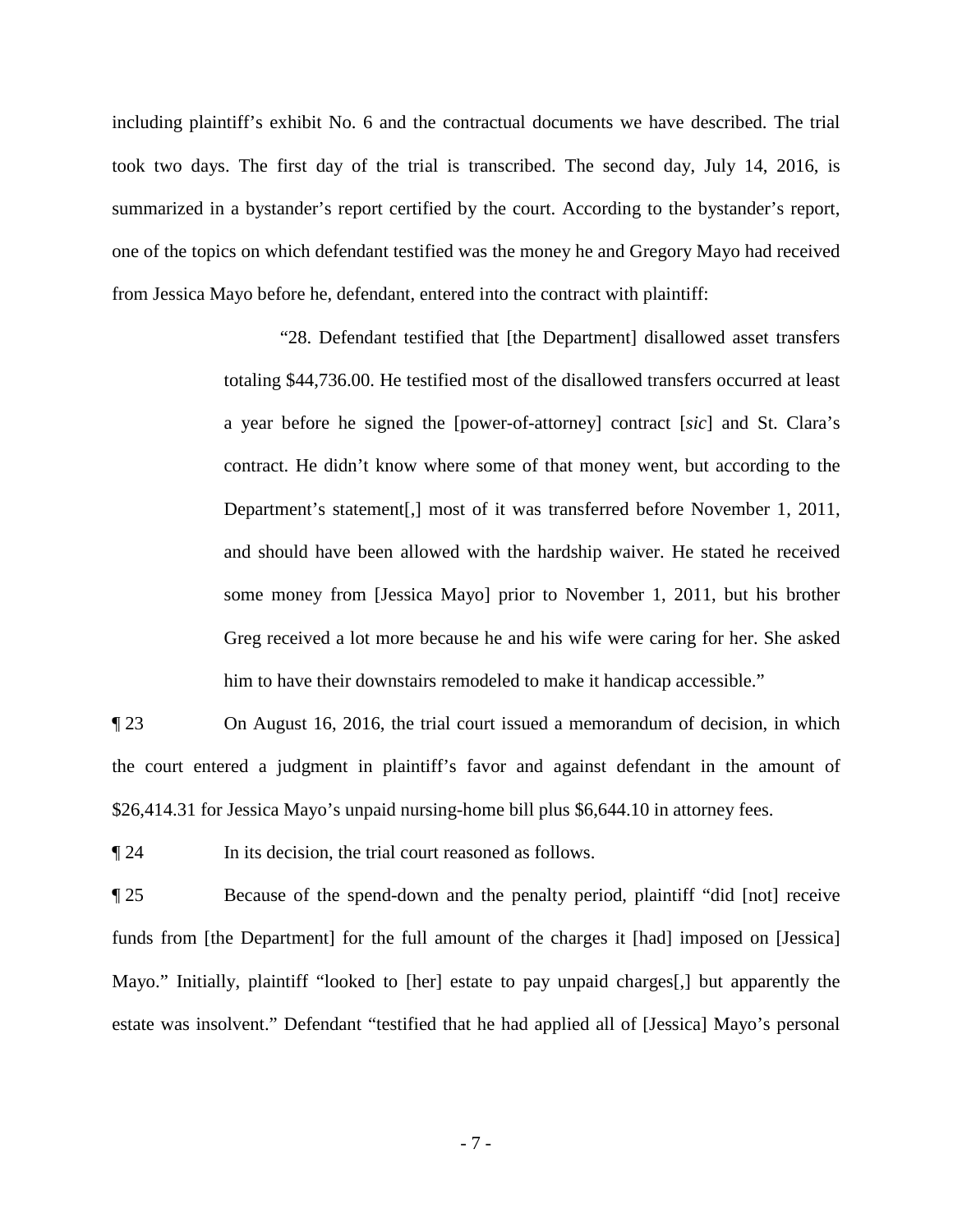administrative level." assets to the charges and had appealed the findings of [the Department] to the highest

 ¶ 26 To the trial court, "[t]he real crux of the case [was] whether [defendant] was required by the contract to do something more than pursue the application for benefits." As for pursuing the application for long-term care benefits, the court found that defendant had diligently performed his contractual duty. The court wrote:

> meet his standard of due care as provided in [p]aragraph 1(C) of the [c]ontract." "It appears that he diligently pursued the application to the furthest extent short of filing a complaint for administrative review with the [c]ircuit [c]ourt. Given that the evidence was not that he was an attorney licensed to practice, it appears that his administrative pursuit of the benefit from [the Department] was sufficient to

 Mayo owned. Plaintiff disputed that defendant had applied all of Jessica Mayo's available ¶ 27 Defendant had a contractual duty, however, not only to pursue an application for long-term care benefits but also to pay the nursing-home bills out of any property that Jessica income and assets to the nursing-home bills. After all, the Department had found nonallowable transfers of assets in the amount of \$44,736, and consequently, it had imposed the penalty period. Also, the Department had found nonexempt monthly income, and consequently, it had required a spend-down of \$8,842.

 health insurance." He disputed the accuracy of the Department's findings. ¶ 28 In his testimony at the bench trial, defendant insisted he had applied all of Jessica Mayo's income "to the charges or to exempt, allowable expenses such as life insurance and

¶ 29 The trial court observed, however, that "there was little specific evidence offered to contradict what was stated in the [Department's] decision regarding [Jessica] Mayo's income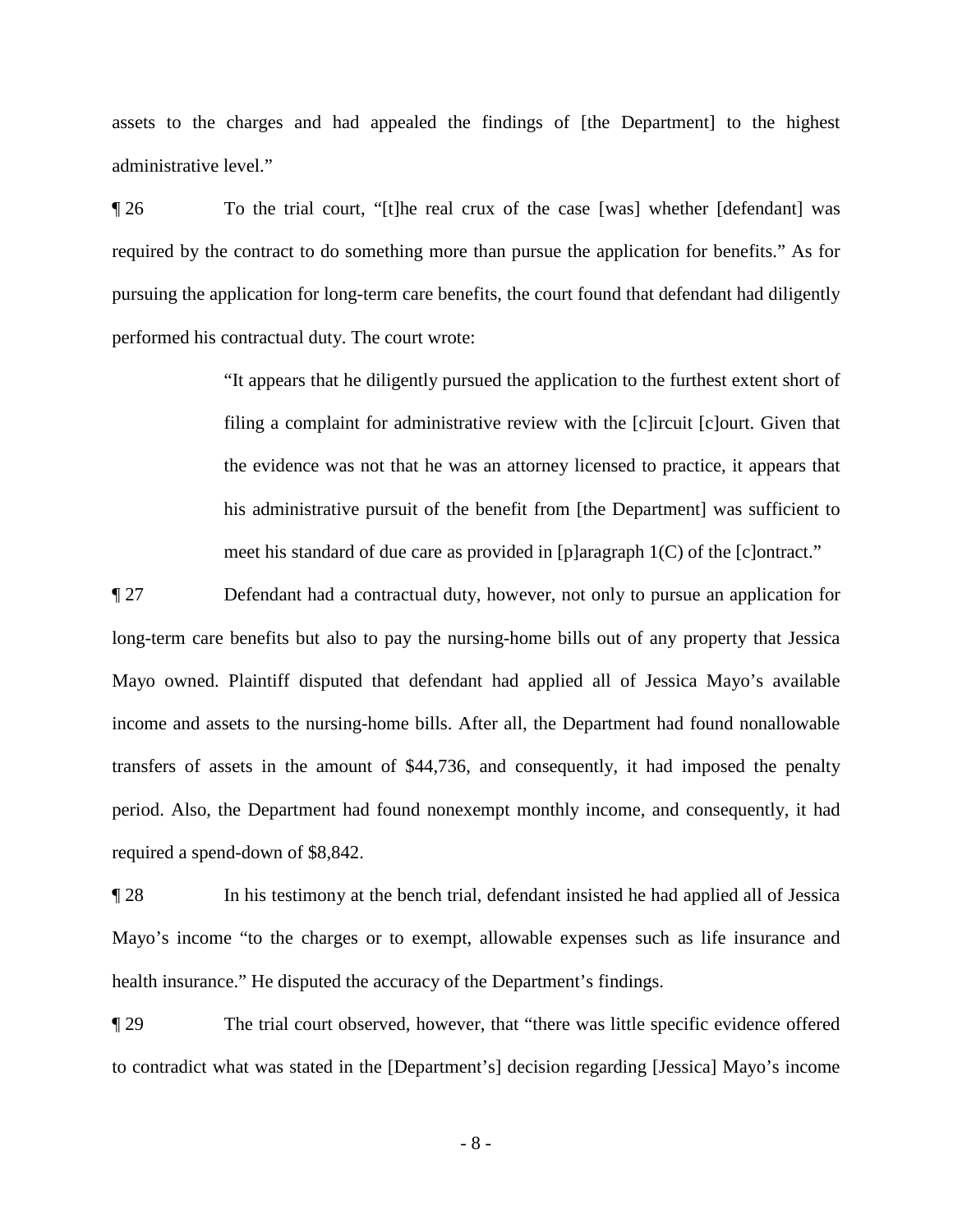and defendant. The court wrote: or her asset transfers." The complicating fact was that these asset transfers, to which the Department referred in its final administrative decision, predated the contract between plaintiff

> "The asset transfers that were the basis for the imposition of the penalty period by [the Department] occurred prior to the date that [d]efendant signed the [c]ontract with [p]laintiff. Thus[,] the issue regarding his liability can be phrased as whether he is responsible for retrieving the assets previously transferred during the 'look back' period once he became the Responsible Party under the [c]ontract. The [c]ontract itself is silent on this issue. However, on the same date as the contract, [defendant], [Jessica] Mayo[,] and a representative of [plaintiff] signed a document entitled 'Medicaid and Medicaid Pending Residents/Responsible Parties Applying for Medicaid (Public Aid Assistance).'

The document, in pertinent part, indicates that:

 (emphasis mine) 'I have been informed that if the resident is denied for Medicaid benefits for any reason, the charges will be due to the facility based on private pay rates. Furthermore, if the denial is due to the lack of information submitted by myself, *or improper asset transfer, it will also be considered a breach of contract between the Resident and Facility*.'

 Medicaid rules related to asset transfer would apply to their contractual The [c]ourt believes this language was added to the agreement between the parties to insure that the resident and their Responsible Party knew that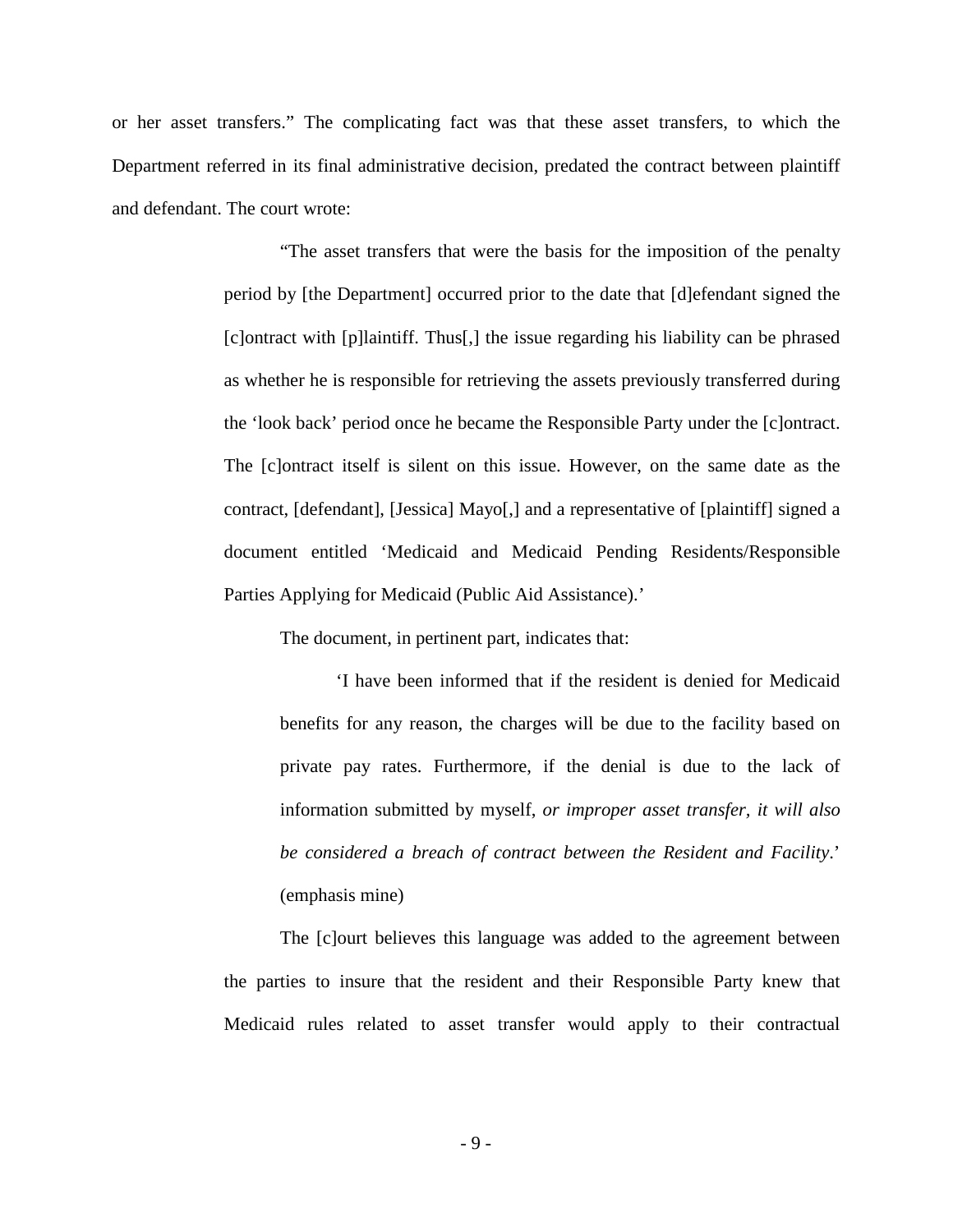relationship and that the determination of what an asset of the resident was would be determined by Medicaid rules.

The [c]ourt thus finds that the [c]ontract defined the duties of the Responsible Party to include the retrieval of assets from third parties when Medicaid rules would consider them to still be the assets of the resident. Defendant's failure to do this breached the contract and made him personally responsible for the charges.

 retrieve the assets that were transferred in violation of the Medicaid rules. There is \*\*\* Defendant is not liable for these charges because he agreed to be personally liable if [Jessica] Mayo didn't pay. He is liable because of his failure to nothing in the record to suggest he made any effort to do that." (Emphasis in original.)

¶ 30 II. ANALYSIS

¶ 31 The trial court concluded that defendant was liable to plaintiff under the following provision of the document entitled "Medicaid & Medicaid Pending Residents/Responsible Parties [A]pplying for Medicaid (Public Aid Assistance)," a document that defendant signed, as the "Responsible Party," at the same time he signed the "Contract Between Resident and St. Clara's Manor":

> any reason, the charges will be due to the facility based on private pay rates. "I have been informed that if the resident is denied Medicaid benefits for Furthermore, if the denial is due to the lack of information submitted by myself, or improper asset transfer, it will also be considered a breach of Contract between Resident and Facility."

> > $-10-$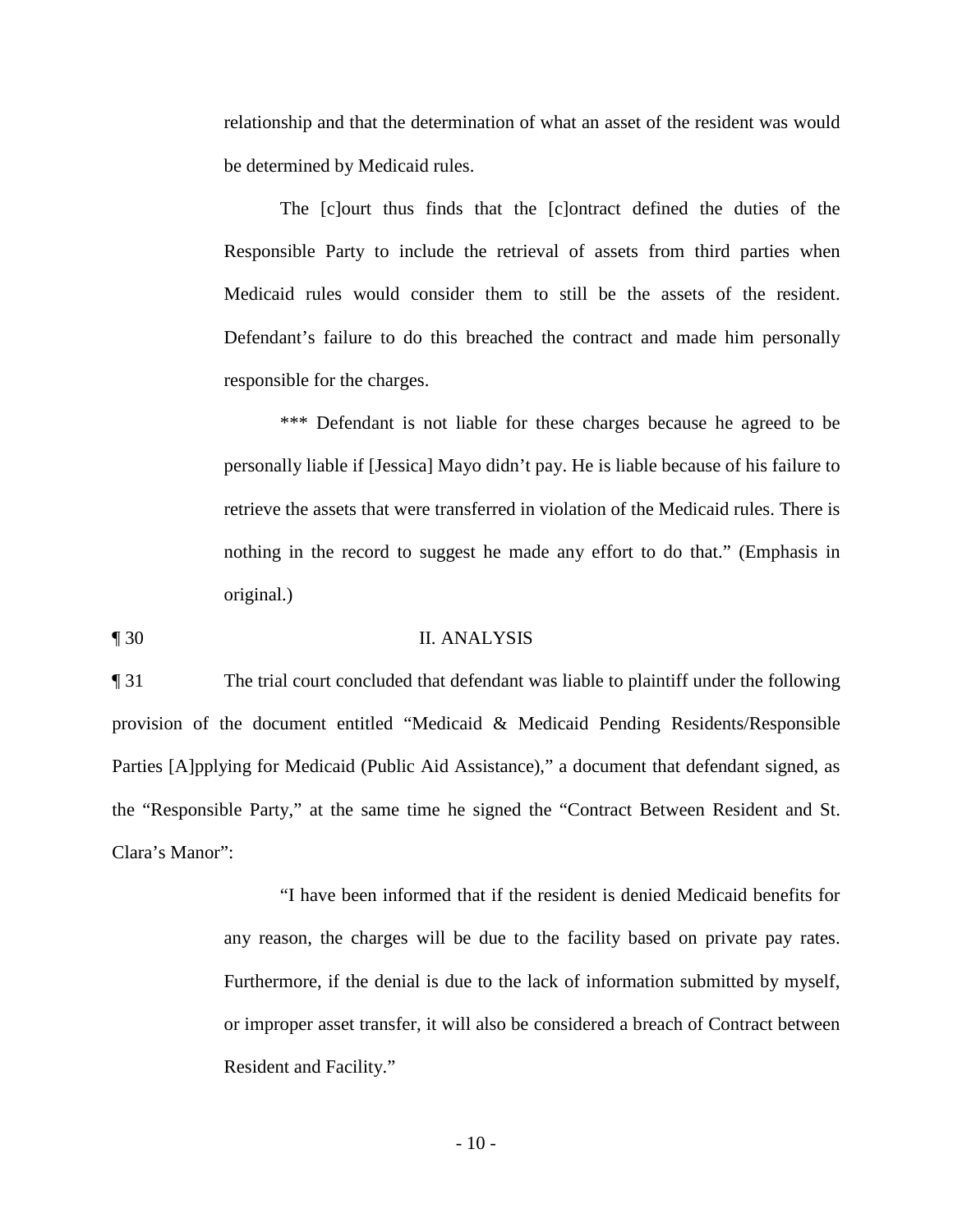before the inception of defendant's contractual relationship with plaintiff, the court found The court interpreted that provision as making defendant "responsible for retrieving assets previously transferred," that is, transferred before defendant entered into a contractual relationship with plaintiff. Under the court's interpretation, "the contract defined the duties of the Responsible Party to include the retrieval of assets from third parties when Medicaid rules would consider them to still be the assets of the resident." Because "there was nothing in the record to suggest [that defendant had] made any effort to" retrieve the assets that Jessica Mayo transferred defendant to be liable to plaintiff for breach of contract.

 the purpose of either limiting or extending their operation." *Pennsylvania R.R. Co. v. Chicago,*  inception of defendant's contractual relationship with plaintiff. ¶ 32 That finding rests on a misinterpretation of the contractual documents. We interpret contracts *de novo*. See *Gallagher v. Lenart*, 226 Ill. 2d 208, 219 (2007); *Ruffalo v. Jordan*, 2015 IL App (1st) 140969,  $\P$  10 ("Any issue concerning the construction, interpretation, or legal effect of a contract is a question of law."). "The starting point of any contract analysis is the language of the contract itself." *Avery v. State Farm Mutual Automobile Insurance Co.*, 216 Ill. 2d 100, 129 (2005). "Contracts should be read and understood according to the natural and most obvious import of the language, without resorting to [a] subtle an[d] forced construction for *Rock Island & Pacific R.R. Co.*, 12 Ill. 2d 574, 579 (1958). Nowhere in any of the contractual documents does defendant promise to recover assets that Jessica Mayo transferred before the

¶ 33 In the "Contract Between Resident and St. Clara's Manor," defendant promises to "cause payment of fees and charges incurred by or on Resident's behalf *from Resident's funds, assets[,] or estate*." (Emphasis added.) If, before defendant entered into this contract with plaintiff, Jessica Mayo transferred cash to defendant, Gregory Mayo, his wife, or some other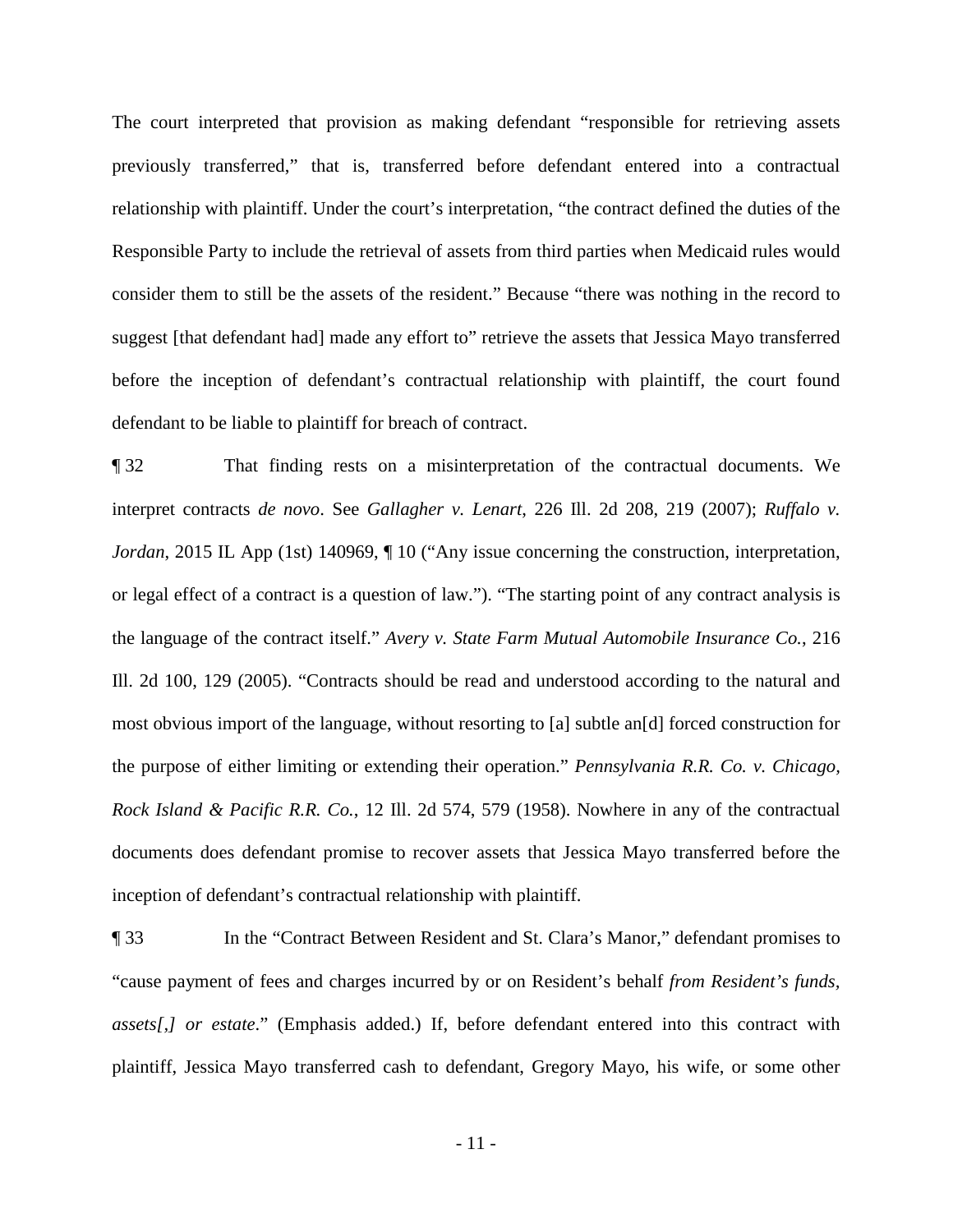caregiver, that cash, upon its transfer to them, ceased to be part of Jessica Mayo's estate and no longer was possible for defendant to apply that cash toward Jessica Mayo's medical bills. ownership rests upon the person disputing ownership." *Id.* If the cash no longer was in the became part of their estate (see 53A Am. Jur. 2d *Money* § 17, at 743 (2006))—at which point it "Since United States currency is normally considered to be a bearer instrument, possession of such property is prima facie evidence of ownership. The burden of producing evidence regarding possession or control of Jessica Mayo, it presumably was owned by someone else and no longer could be paid out of Jessica Mayo's estate. See *id.* 

 ¶ 34 The trial court stated that "Medicaid rules would consider [the currency] to still be Code, provides: "A *transfer* of assets for less than fair market value made on or after January 1, (Emphases added.) 89 Ill. Adm. Code 120.388(e) (2012). Subsection (f)(3) provides: the assets of the resident," but the court did not cite any statute or regulation to that effect. Rather, a Medicaid rule, specifically, section 120.388(a) of title 89 of the Illinois Administrative 2007, by an institutionalized person or the spouse of that person within 60 months before the later of applying for medical assistance or *transferring* an asset shall result in a period of ineligibility for long term care services for that person." (Emphases added.) 89 Ill. Adm. Code 120.388(a) (2012). A "transfer" is "a conveyance of right, title, or interest in real or personal property from one person to another." Merriam-Webster's Collegiate Dictionary 1249 (10th ed. 2000). Subsection (e) provides: "A *transfer* of assets occurs when an institutionalized person or an institutionalized person's spouse buys, sells[,] or *gives away* real or *personal property* or changes (e.g., a change from joint tenancy to tenancy in common) the way property is held."

> "A transfer to a friend, family member or relative for care provided for free in the past is a transfer of assets for less than FMV [(fair market value)]. The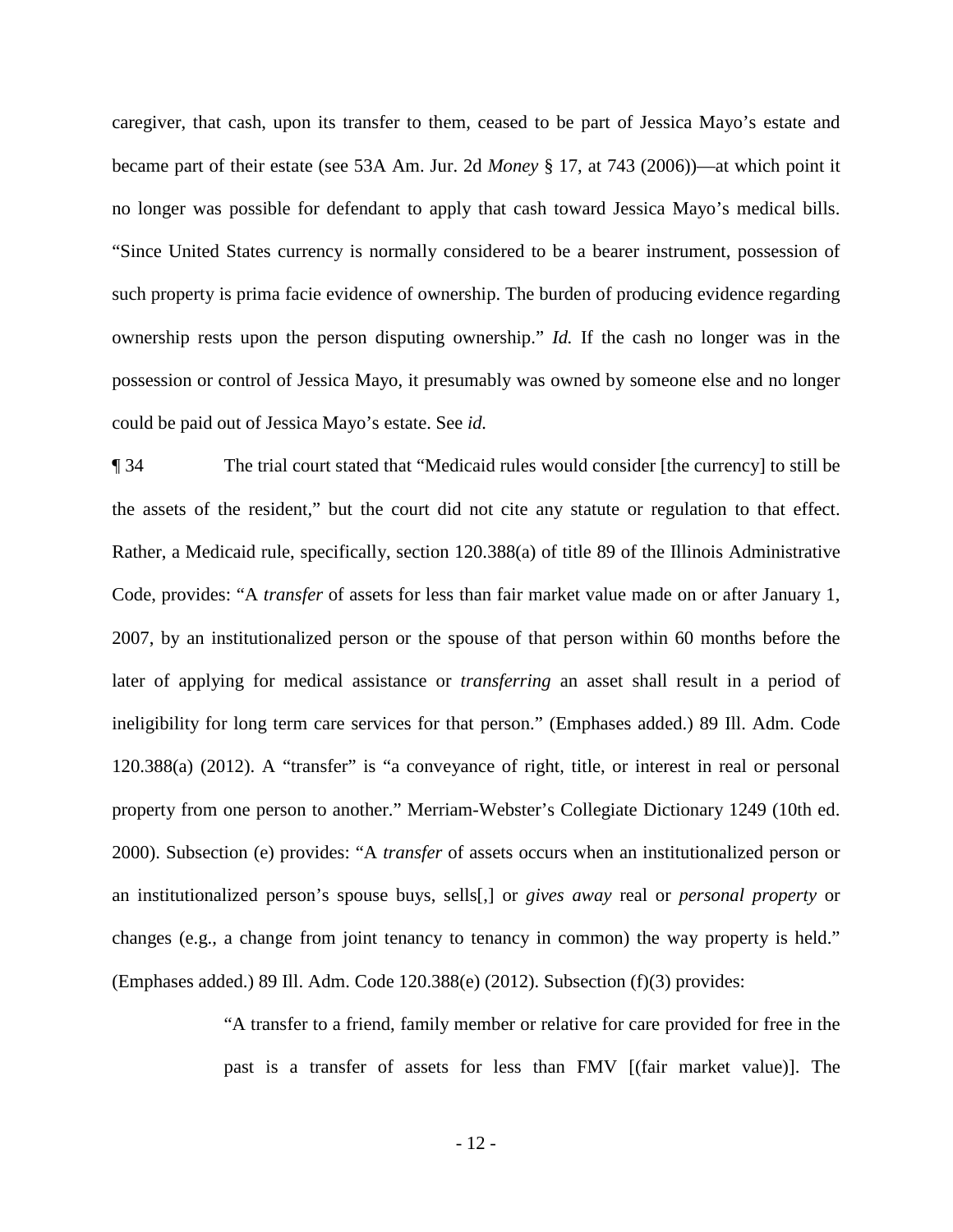logs[,] or other credible documentation showing actual delivery of the care or Department presumes that services, care[,] or accommodations rendered to a person by a friend or family member are gratuitous and without expectation of compensation. This presumption may be rebutted by credible documentary evidence that preexists the delivery of the care, services[,] or accommodations showing the type and terms of compensation and contemporaneous receipts, services claimed. Compensation paid in excess of prevailing rates for similar care, services or accommodations in the community shall be treated as a transfer for less than FMV." 89 Ill. Adm. Code 120.388(f)(3) (2012).

 "Medicaid rules would consider [the moneys] to still be the assets of the resident." Instead, the penalty period necessarily *presupposes* that the cash (or whatever the asset is) no longer belongs Thus, if within 60 months before applying for medical assistance, the institutionalized person paid a family member, say, in cash, for care the family member had provided, the Department will presume that the institutionalized person actually transferred this cash to the family member as a gift, and consequently, it will impose a penalty period. See 89 Ill. Adm. Code 120.388(a), (f)(3) (2012). If, in fact, the asset, the cash, remained in the institutionalized person's estate, it could not be said that the institutionalized person had transferred it or given it away to the family member, and hence there would be no penalty period. It follows the trial court was incorrect that to the resident, because the resident has transferred it or given it away.

¶ 35 The document entitled "Medicaid & Medicaid Pending Residents/Responsible Parties [A]pplying for Medicaid (Public Aid Assistance)" reads: "[I]f the denial [of Medicaid benefits] is due to the lack of information submitted by myself, *or improper asset transfer*, it will also be considered a breach of Contract between *Resident* and Facility." (Emphases added.) The